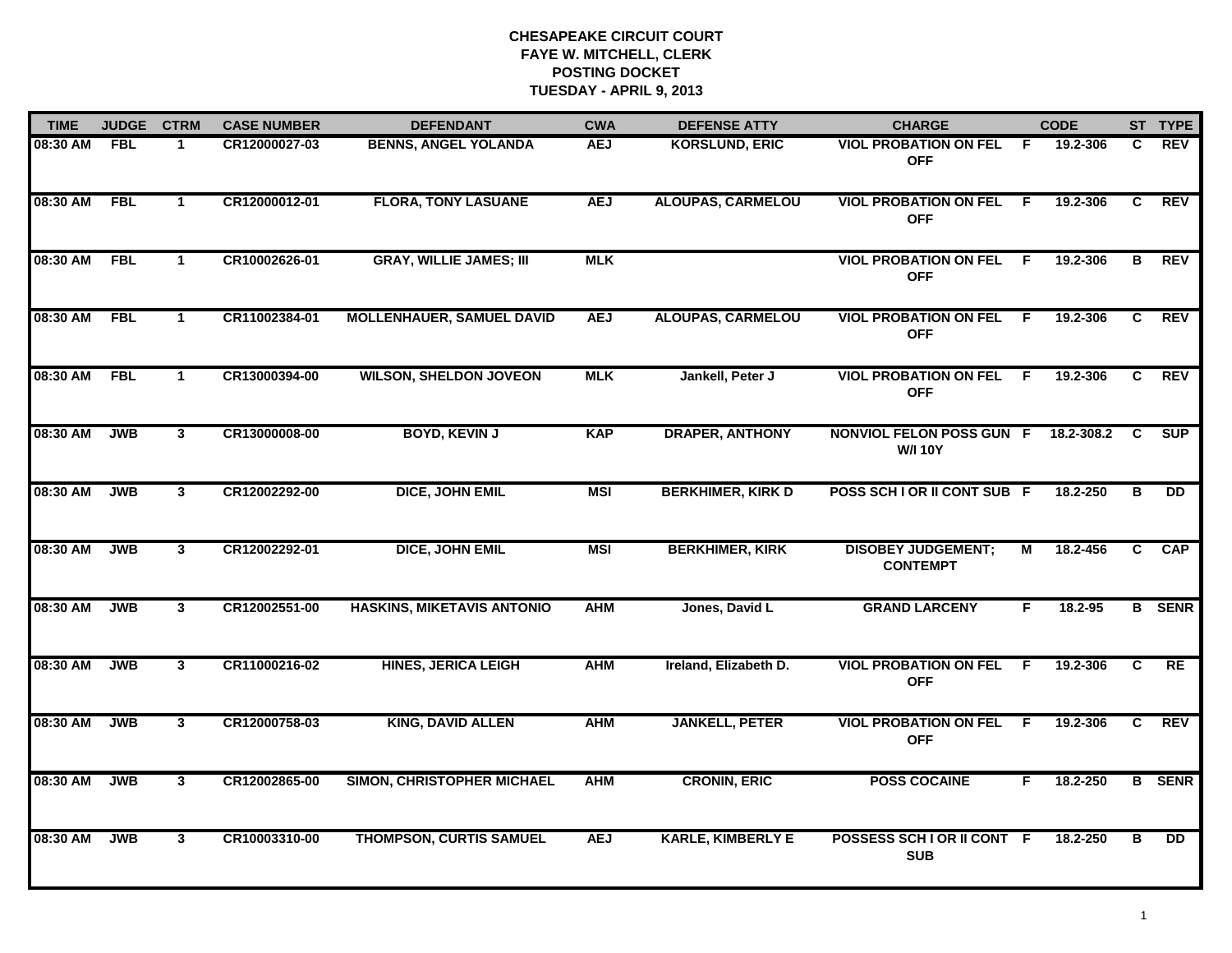| <b>TIME</b>   | <b>JUDGE</b> | <b>CTRM</b>    | <b>CASE NUMBER</b> | <b>DEFENDANT</b>               | <b>CWA</b> | <b>DEFENSE ATTY</b>      | <b>CHARGE</b>                                |     | <b>CODE</b> |    | ST TYPE       |
|---------------|--------------|----------------|--------------------|--------------------------------|------------|--------------------------|----------------------------------------------|-----|-------------|----|---------------|
| 08:30 AM      | <b>JWB</b>   | 3              | CR10003310-01      | THOMPSON, CURTIS SAMUEL        | <b>AEJ</b> | <b>KARLE, KIMBERLY E</b> | POSSESS OF MARIJUANA M                       |     | 18.2-250.1  | S. | <b>DD</b>     |
| 08:30 AM      | <b>EPG</b>   | $\overline{4}$ | CR12002650-00      | <b>BROMS, KEVIN ANTHONY</b>    | <b>ANM</b> | <b>MANNING, DIANE</b>    | <b>VIOL PROBATION ON FEL</b><br><b>OFF</b>   | - F | 19.2-306    | C  | <b>REV</b>    |
| 08:30 AM      | <b>EPG</b>   | 4              | CR01003492-01      | <b>CARTER, ARTHUR LEE</b>      | <b>KAR</b> | Kowalsky, Robert E; JR   | <b>VIOL PROBATION ON FEL</b><br><b>OFF</b>   | F.  | 19.2-306    | C  | <b>REV</b>    |
| 08:30 AM      | <b>EPG</b>   | 4              | CR10002476-00      | <b>DERMADY, STEPHEN ROBERT</b> | <b>KAR</b> | <b>MILLER, DANIEL</b>    | POSSESS A SCHEDULE I OR F<br>II CON          |     | 18.2-250    |    | <b>B</b> SENR |
| 08:30 AM      | <b>EPG</b>   | 4              | CR10002476-02      | <b>DERMADY, STEPHEN ROBERT</b> | <b>KAR</b> |                          | <b>DISOBEY JUDGEMENT;</b><br><b>CONTEMPT</b> | М   | 18.2-456    | C. | CAP           |
| 08:30 AM      | <b>EPG</b>   | 4              | CR10003155-02      | FRAZIER, DAVE ALLEN; JR        | <b>KAR</b> |                          | <b>VIOL PROBATION ON FEL</b><br><b>OFF</b>   | -F  | 19.2-306    | C. | <b>REV</b>    |
| 08:30 AM      | <b>EPG</b>   | 4              | CR11002143-02      | <b>VAUGHN, CIDWAKA HOLDER</b>  | <b>DAW</b> | <b>KOZAK, WARREN</b>     | <b>DUI-2ND OFFENSE</b>                       | М   | B.18.2-266  | В  | ROL           |
| 08:30 AM MATA |              | 5              | CR12001118-00      | <b>CUFFEE, WILLIAM CARROLL</b> | <b>AEP</b> | <b>BARLOW, JASON</b>     | <b>VIOL PROBATION ON FEL</b><br><b>OFF</b>   | -F  | 19.2-306    | C. | <b>REV</b>    |
| 08:30 AM MATA |              | 5              | CR10002991-01      | <b>FULLER, BREON ANTOWAIN</b>  | <b>ANM</b> | Kowalsky, Robert E; JR   | <b>VIOL PROBATION ON FEL</b><br><b>OFF</b>   | -F  | 19.2-306    | C  | <b>REV</b>    |
| 08:30 AM MATA |              | 5              | CR11001481-02      | <b>GRIMES, TERRY MORNELL</b>   | <b>ANM</b> | Jankell, Peter J         | <b>VIOL PROBATION ON FEL</b><br><b>OFF</b>   | -F  | 19.2-306    | C  | <b>REV</b>    |
| 08:30 AM MATA |              | 5              | CR13000062-00      | PROSTELL-CLARY, FRAN TARA      | <b>AEP</b> | <b>WINN, A ROBINSON</b>  | <b>GRAND LARCENY</b>                         | F.  | 18.2-95     |    | <b>B</b> SENR |
| 08:30 AM      | <b>MATA</b>  | 5              | CR13000649-00      | <b>SMITH, TIM FAHEED RIVON</b> | <b>AEP</b> | <b>BARLOW, JASON</b>     | <b>VIOL PROBATION ON FEL</b><br><b>OFF</b>   | F.  | 19.2-306    | C. | <b>REV</b>    |
| 08:30 AM MATA |              | 5              | CR12002148-01      | <b>STEVENS, DAVID ALAN</b>     | <b>ANM</b> | <b>SLAVEN, RONALD</b>    | <b>VIOL PROBATION ON FEL</b><br><b>OFF</b>   | F.  | 19.2-306    | C. | <b>REV</b>    |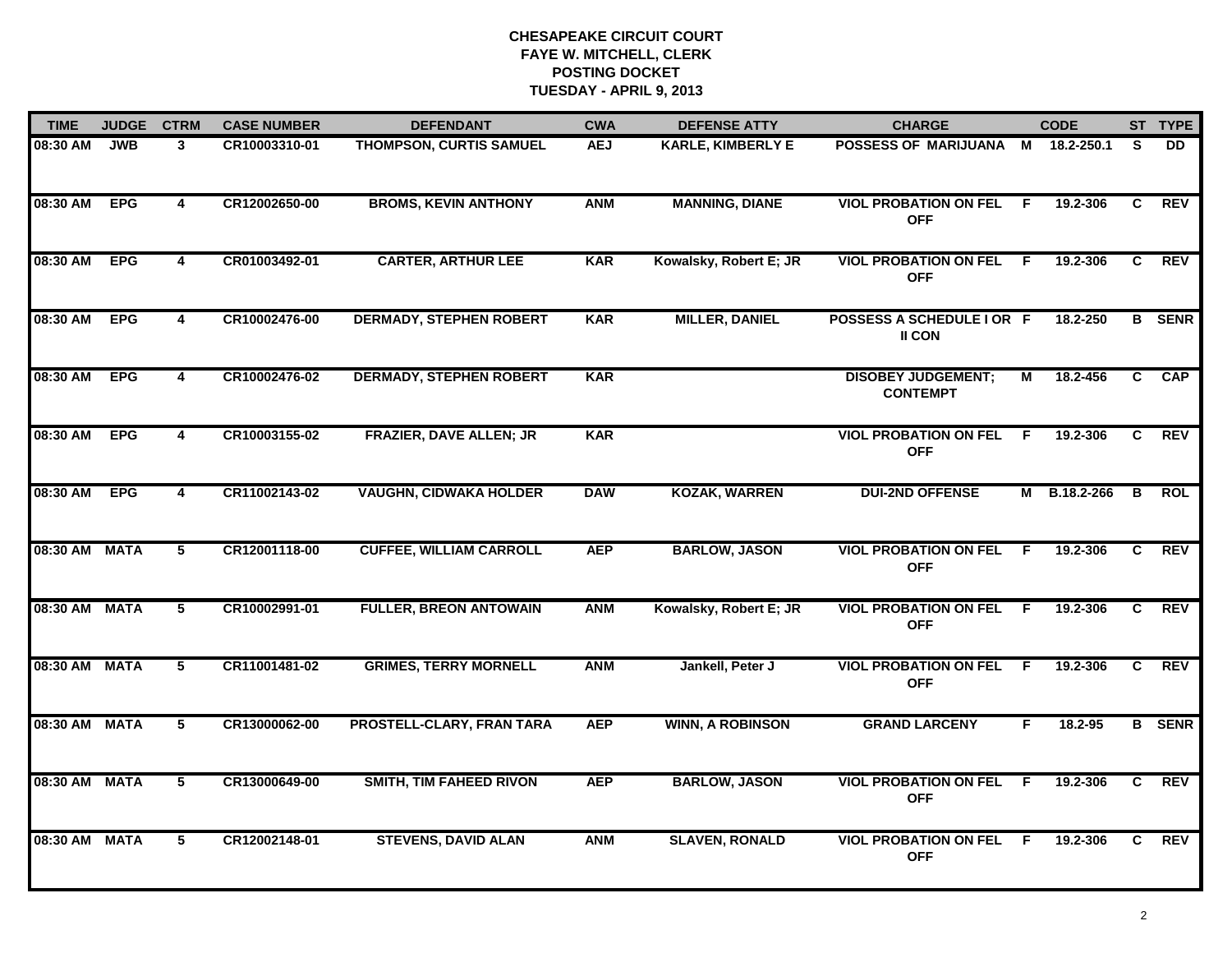| <b>TIME</b>   | <b>JUDGE</b> | <b>CTRM</b>    | <b>CASE NUMBER</b> | <b>DEFENDANT</b>                               | <b>CWA</b>     | <b>DEFENSE ATTY</b>      | <b>CHARGE</b>                                  |     | <b>CODE</b>     |              | ST TYPE       |
|---------------|--------------|----------------|--------------------|------------------------------------------------|----------------|--------------------------|------------------------------------------------|-----|-----------------|--------------|---------------|
| 08:30 AM MATA |              | 5              | CR12002473-01      | <b>WILLIAMS, ALEXANDER JOHN</b>                | <b>DJW</b>     | <b>WENTWORTH, RACHEL</b> | <b>GRAND LARCENY</b>                           | F.  | 18.2-95         | В            | MOT           |
| 08:30 AM MATA |              | 5              | CR12002473-02      | <b>WILLIAMS, ALEXANDER JOHN</b>                | <b>DJW</b>     | <b>WENTWORTH, RACHEL</b> | <b>LARCENY W/INTENT TO</b><br><b>SELL</b>      |     | $F$ 18.2-108.01 | B            | МОТ           |
| 08:30 AM MATA |              | 5              | CR11000996-04      | <b>WILLIAMS, DERRICK ANTONIO</b>               | <b>ANM</b>     | <b>JAMES, ANDREW</b>     | <b>VIOL PROBATION ON FEL</b><br><b>OFF</b>     | E   | 19.2-306        | C            | <b>REV</b>    |
| 08:30 AM      | <b>RDS</b>   | 6              | CR12002575-00      | <b>DAVIS, ANTHONY LEVON</b>                    | S <sub>N</sub> | LaBounty, Oksana V       | <b>ASSAULT &amp; BATTER -</b><br><b>FAMILY</b> | F.  | $18.2 - 57.2$   | $\mathbf{c}$ | <b>SENR</b>   |
| 08:30 AM      | <b>RDS</b>   | 6              | CR12002685-00      | <b>FERGUSON, KEONA MONAE</b>                   | <b>KAP</b>     | <b>JONES, COLSTON</b>    | <b>GRAND LARCENY</b>                           | F.  | 18.2-95         |              | <b>B</b> SENR |
| 08:30 AM      | <b>RDS</b>   | 6              | CR12000800-04      | <b>GUMP, MATTHEW JAMES</b>                     | <b>SNS</b>     | SWIFT-SHERARD, Sanita A. | <b>VIOL PROBATION ON FEL</b><br><b>OFF</b>     | -F  | 19.2-306        | C.           | <b>REV</b>    |
| 08:30 AM      | <b>RDS</b>   | 6              | CR12001578-00      | <b>GUMP, MATTHEW JAMES</b>                     | <b>SNS</b>     | <b>MARTIN, TERENCE</b>   | GRAND LARCENY: >=\$200 F                       |     | 18.2-95         |              | C SENR        |
| 08:30 AM      | <b>RDS</b>   | 6              | CR13000013-00      | <b>HARTUNG, DAVID A</b>                        | <b>KAP</b>     | <b>JAMES, ANDREW</b>     | <b>POSS ADDERALL</b>                           | F.  | 18.2-250        | B            | <b>UA</b>     |
| 08:30 AM      | <b>RDS</b>   | 6              | CR12000788-00      | <b>HEMPERLEY, STEPHEN</b>                      | <b>KAP</b>     | Howlett, Bobby L.; Jr.   | <b>DUI 1ST (ACC)</b>                           | М   | A.18.2-266      |              | <b>B</b> SENR |
| 08:30 AM      | <b>RDS</b>   | 6              | CR10001540-01      | <b>TAYLOR, TIMOTHY MONTREAL</b>                | <b>KAP</b>     | <b>WEGMAN, ROBERT</b>    | <b>VIOL PROBATION ON FEL</b><br><b>OFF</b>     | F   | 19.2-306        | C            | REV           |
| 08:30 AM      | <b>RDS</b>   | 6              | CR11001937-05      | <b>WILLIAMS, ANTONIO LAMONT</b>                | <b>KAP</b>     | <b>ALOUPAS, CARMELOU</b> | <b>VIOL PROBATION ON FEL</b><br><b>OFF</b>     | -F  | 19.2-306        | C.           | <b>REV</b>    |
| 09:30 AM      | <b>JWB</b>   | $\overline{2}$ | CR09003025-01      | <b>WATERS-SHORTER, JAMES</b><br><b>CHARLES</b> |                |                          | <b>VIOL PROBATION ON FEL</b><br><b>OFF</b>     | - F | 19.2-306        |              | C ADAT        |
| 10:00 AM      | <b>FBL</b>   | $\mathbf{1}$   | CR13000731-00      | <b>CHERRY, KARLTON RAY</b>                     | <b>AEP</b>     | Wegman, Robert L         | <b>UTTER FORGED CHECK</b>                      | F   | 18.2-172        | $\mathbf{C}$ | <b>TRYL</b>   |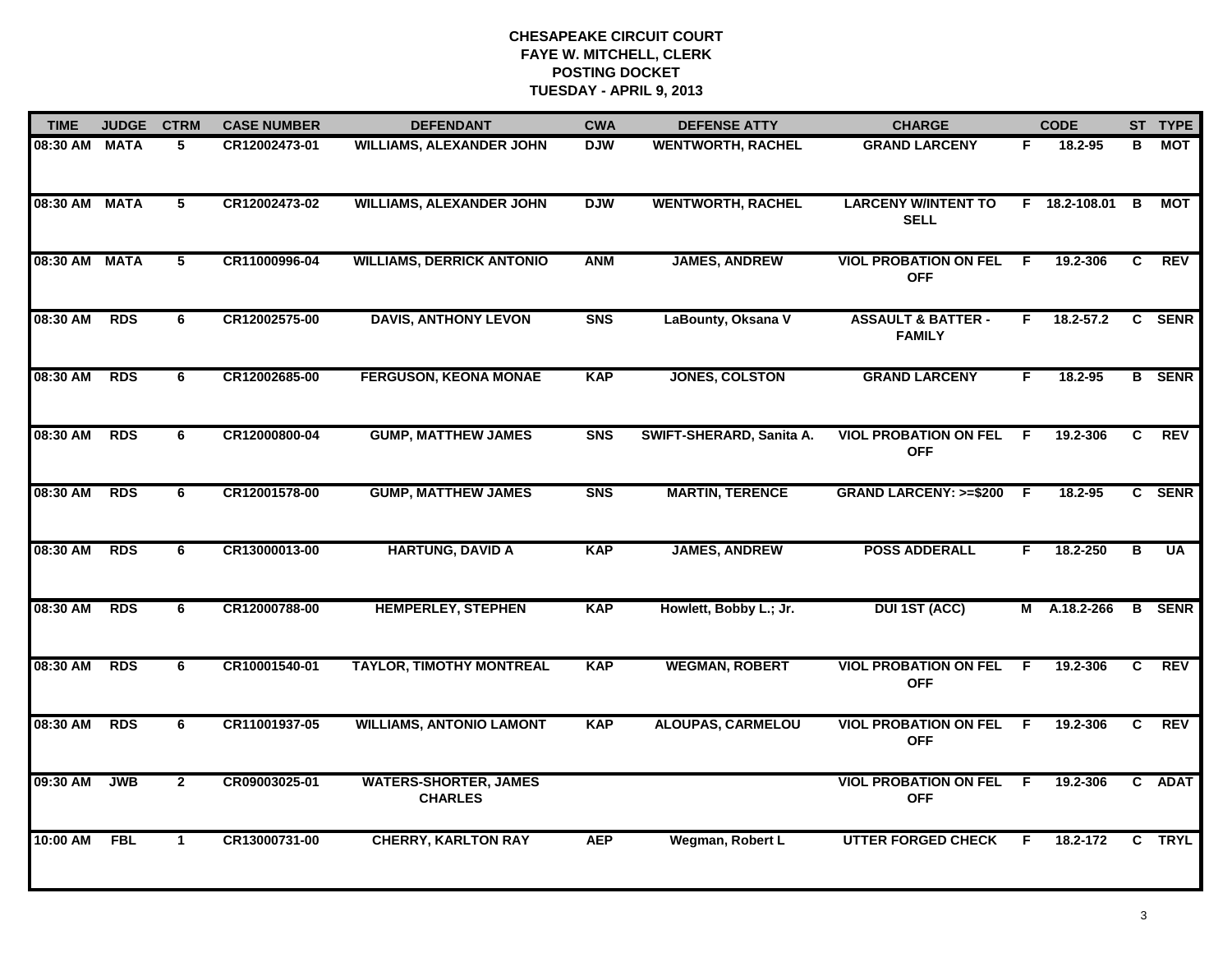| <b>TIME</b> | <b>JUDGE</b> | <b>CTRM</b>          | <b>CASE NUMBER</b> | <b>DEFENDANT</b>               | <b>CWA</b> | <b>DEFENSE ATTY</b>     | <b>CHARGE</b>                                     |    | <b>CODE</b>   |    | ST TYPE       |
|-------------|--------------|----------------------|--------------------|--------------------------------|------------|-------------------------|---------------------------------------------------|----|---------------|----|---------------|
| 10:00 AM    | <b>FBL</b>   | $\mathbf 1$          | CR13000731-01      | <b>CHERRY, KARLTON RAY</b>     | <b>AEP</b> | Wegman, Robert L        | ATT OBTAIN MONEY FALSE F<br><b>PRETENS</b>        |    | 18.2-178      | C. | TRYL          |
| 10:00 AM    | <b>FBL</b>   | $\mathbf{1}$         | CR13000516-00      | <b>EDWARDS, JERON DARRELL</b>  | <b>SNS</b> | Jelich, John W; III     | <b>MALICIOUS WOUNDING</b>                         | F. | $18.2 - 51$   |    | C TRYL        |
| 10:00 AM    | <b>FBL</b>   | $\mathbf 1$          | CR13000516-01      | <b>EDWARDS, JERON DARRELL</b>  | <b>SNS</b> | Jelich, John W; III     | <b>BURGLARY NIGHT TO COMM F</b><br><b>FELONY</b>  |    | 18.2-89       |    | C TRYL        |
| 10:00 AM    | <b>FBL</b>   | $\mathbf 1$          | CR13000473-00      | <b>HUNTER, LAURICE SHANEKA</b> | PLC        | LaBounty, Oksana V      | <b>UNAUTH USE OF VEH</b><br>LARCENY>=200          | F. | 18.2-102      | B  | <b>TRYL</b>   |
| 10:00 AM    | <b>FBL</b>   | $\mathbf{1}$         | CR13000522-00      | <b>KIRBY, DERON</b>            | <b>KAP</b> | <b>Cronin, Eric T</b>   | <b>GRAND LARCENY</b>                              | F. | 18.2-95       |    | <b>B</b> PLEA |
| 10:00 AM    | <b>FBL</b>   | $\mathbf{1}$         | CR13000522-01      | <b>KIRBY, DERON</b>            | <b>KAP</b> | <b>Cronin, Eric T</b>   | <b>GRAND LARCENY</b>                              | F. | 18.2-95       |    | <b>B</b> PLEA |
| 10:00 AM    | FBL          | $\mathbf{1}$         | CR13000522-02      | <b>KIRBY, DERON</b>            | <b>KAP</b> | <b>Cronin, Eric T</b>   | <b>CONSPIRE GRAND</b><br><b>LARCENY</b>           | F  | $18.2 - 95$   |    | <b>B</b> PLEA |
| 10:00 AM    | <b>FBL</b>   | $\mathbf{1}$         | CR13000522-03      | <b>KIRBY, DERON</b>            | <b>KAP</b> | Cronin, Eric T          | PETIT LARCENY 1ST OFF                             | M  | 18.2-96       |    | <b>B</b> PLEA |
| 10:00 AM    | <b>FBL</b>   | $\mathbf{1}$         | CR13000607-00      | PATILLO, CASSANDRA             | <b>KAP</b> | <b>POULSON, MICHAEL</b> | <b>GRAND LARCENY</b>                              | F  | $18.2 - 95$   |    | <b>B</b> PLEA |
| 10:00 AM    | <b>FBL</b>   | $\blacktriangleleft$ | CR13000476-00      | <b>TROTMAN, DANIEL JAMAL</b>   | <b>SNS</b> | Martin, Terence P       | <b>ABDUCT BY</b><br><b>FORCE/INTIMIDATION</b>     | F  | $18.2 - 47$   |    | C TRYL        |
| 10:00 AM    | <b>FBL</b>   | $\mathbf{1}$         | CR13000476-01      | <b>TROTMAN, DANIEL JAMAL</b>   | <b>SNS</b> | Martin, Terence P       | <b>ASSAULT &amp; BATTERY-FAM</b><br><b>MEMBER</b> | M  | $18.2 - 57.2$ | C  | <b>TRYL</b>   |
| 10:00 AM    | <b>FBL</b>   | $\mathbf{1}$         | CR13000674-00      | <b>WARREN, GREGORY PAUL</b>    | PLC        | LaBounty, Oksana V.     | <b>ATTEMPT STRANGLE</b><br><b>WOUND/INJURY</b>    | F. | 18.2-51.6     | C  | <b>TRYL</b>   |
| 10:00 AM    | <b>JWB</b>   | $3^{\circ}$          | CJ13000037-00      | IN RE JUVENILE APPEAL          | <b>ANM</b> | LaBounty, Oksana V      | <b>APPEAL - ACTIVE DJJ</b><br><b>COMMITMENT</b>   | F  | <b>NO DMV</b> |    | <b>TRYL</b>   |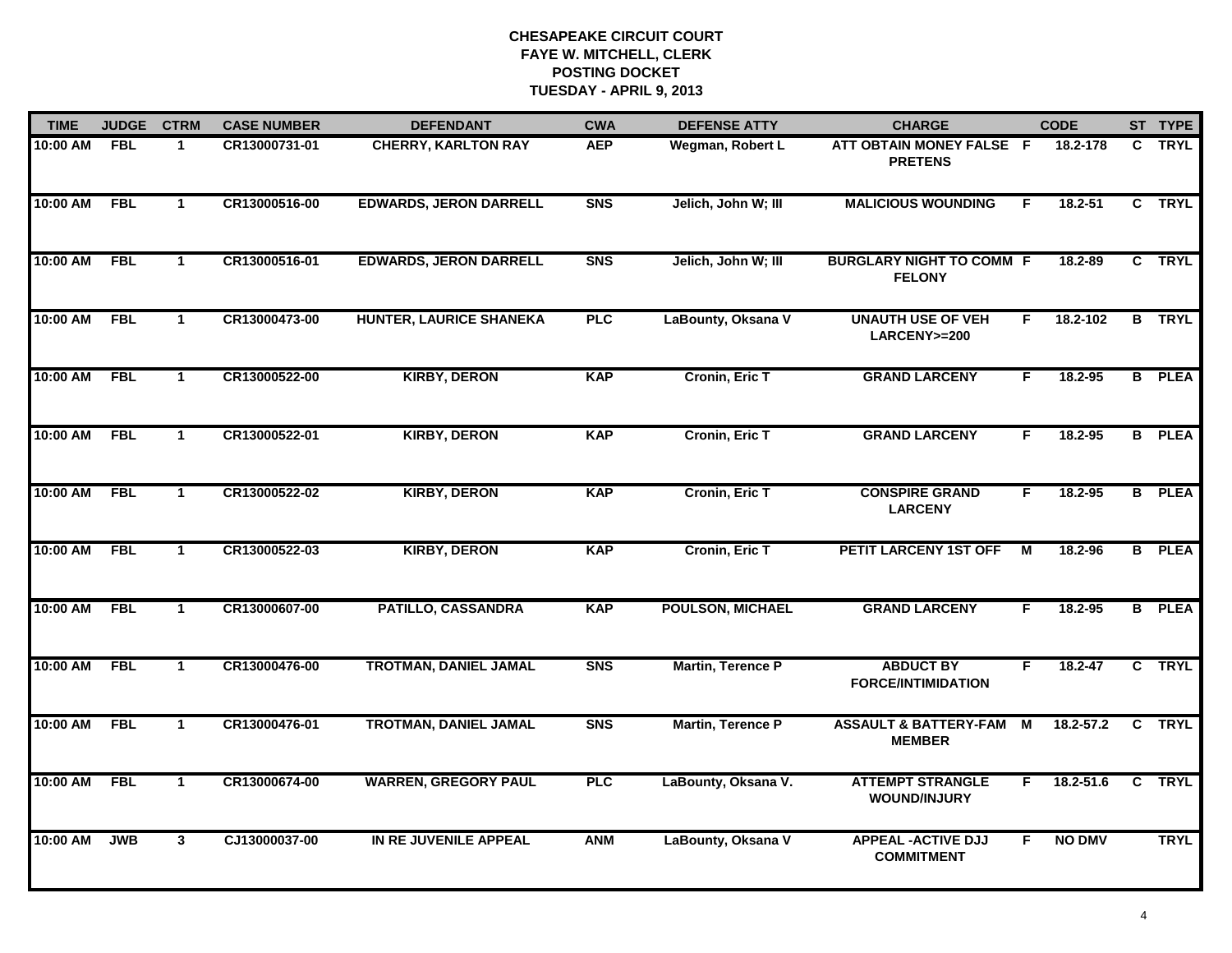| <b>TIME</b> | <b>JUDGE</b> | <b>CTRM</b>    | <b>CASE NUMBER</b> | <b>DEFENDANT</b>              | <b>CWA</b>  | <b>DEFENSE ATTY</b>       | <b>CHARGE</b>                              |    | <b>CODE</b> |              | ST TYPE         |
|-------------|--------------|----------------|--------------------|-------------------------------|-------------|---------------------------|--------------------------------------------|----|-------------|--------------|-----------------|
| 10:00 AM    | <b>JWB</b>   | 3              | CR13000152-00      | <b>CHATMAN, CHRISTOPHER W</b> | <b>KAR</b>  | <b>BARLOW, JASON</b>      | <b>ABDUCTION BY FORCE</b>                  | F  | 18.2-47     | B            | <b>TRYL</b>     |
| 10:00 AM    | <b>JWB</b>   | $\mathbf{3}$   | CR13000152-01      | <b>CHATMAN, CHRISTOPHER W</b> | <b>KAR</b>  | <b>BARLOW, JASON</b>      | <b>SEXUAL BATTERY</b>                      | М  | 18.2-67.4   |              | <b>B</b> TRYL   |
| 10:00 AM    | <b>JWB</b>   | 3 <sup>1</sup> | CR00000877-00      | <b>CHILDS, JEANNE PATRICE</b> | <b>NONE</b> | <b>L NICHOLAS</b>         | <b>GRAND LARCENY</b>                       | F  | $18.2 - 95$ | B            | cc              |
| 10:00 AM    | <b>JWB</b>   | 3 <sup>1</sup> | CR00002261-00      | <b>CHILDS, JEANNE PATRICE</b> | <b>NONE</b> | <b>H CROOK</b>            | <b>GRAND LARCENY</b>                       | F. | $18.2 - 95$ | в            | cc              |
| 10:00 AM    | <b>JWB</b>   | 3              | CR00002709-00      | <b>CHILDS, JEANNE PATRICE</b> | <b>NONE</b> | <b>HEATHER B. CROOK</b>   | <b>GRAND LARCENY</b>                       | F. | 18.2-95     | C            | $\overline{cc}$ |
| 10:00 AM    | <b>JWB</b>   | $\mathbf{3}$   | CR00A00877-02      | <b>CHILDS, JEANNE PATRICE</b> | <b>NONE</b> | H. KENNETH REVELEY, JR.   | <b>PROBATION VIOLATION</b>                 | F  | 19.2-306    | C.           | cc              |
| 10:00 AM    | <b>JWB</b>   | $\mathbf{3}$   | CR13000306-00      | <b>DEVITO, FREDERICK; JR</b>  | <b>ANM</b>  | <b>PASS, STEPEHANIE P</b> | <b>INDECENT LIBERTIES</b><br>W/CHILD < 15  | F. | 18.2-370    | $\mathbf{c}$ | <b>PLEA</b>     |
| 10:00 AM    | <b>JWB</b>   | 3 <sup>1</sup> | CR13000306-01      | <b>DEVITO, FREDERICK; JR</b>  | <b>ANM</b>  | <b>PASS, STEPHANIE P</b>  | CARNAL KNOW 13-14Y W/O F<br><b>FORCE</b>   |    | $18.2 - 63$ |              | C PLEA          |
| 10:00 AM    | <b>JWB</b>   | $\mathbf{3}$   | CR13000306-02      | <b>DEVITO, FREDERICK; JR</b>  | <b>ANM</b>  | <b>PASS, STEPHANIE P</b>  | CARNAL KNOW 13-14Y W/O F<br><b>FORCE</b>   |    | $18.2 - 63$ |              | C PLEA          |
| 10:00 AM    | <b>JWB</b>   | 3 <sup>1</sup> | CR13000306-03      | <b>DEVITO, FREDERICK; JR</b>  | <b>ANM</b>  | <b>PASS, STEPHANIE P</b>  | CARNAL KNOW 13-14Y W/O F<br><b>FORCE</b>   |    | 18.2-63     |              | C PLEA          |
| 10:00 AM    | <b>JWB</b>   | 3              | CR13000306-04      | <b>DEVITO, FREDERICK; JR</b>  | <b>ANM</b>  | <b>PASS, STEPHANIE P</b>  | CARNAL KNOW 13-14Y W/O F<br><b>FORCE</b>   |    | 18.2-63     |              | C PLEA          |
| 10:00 AM    | <b>JWB</b>   | $\mathbf{3}$   | CR13000306-05      | <b>DEVITO, FREDERICK; JR</b>  | <b>ANM</b>  | <b>PASS, STEPHANIE P</b>  | CARNAL KNOW 13-14Y W/O F<br><b>FORCE</b>   |    | $18.2 - 63$ |              | C PLEA          |
| 10:00 AM    | <b>JWB</b>   | $\mathbf{3}$   | CR13000306-06      | <b>DEVITO, FREDERICK; JR</b>  | <b>ANM</b>  | <b>PASS, STEPHANIE P</b>  | SEXUAL OFF W/MINOR BY F<br><b>COMPUTER</b> |    | 18.2-374.3  | $\mathbf{C}$ | <b>PLEA</b>     |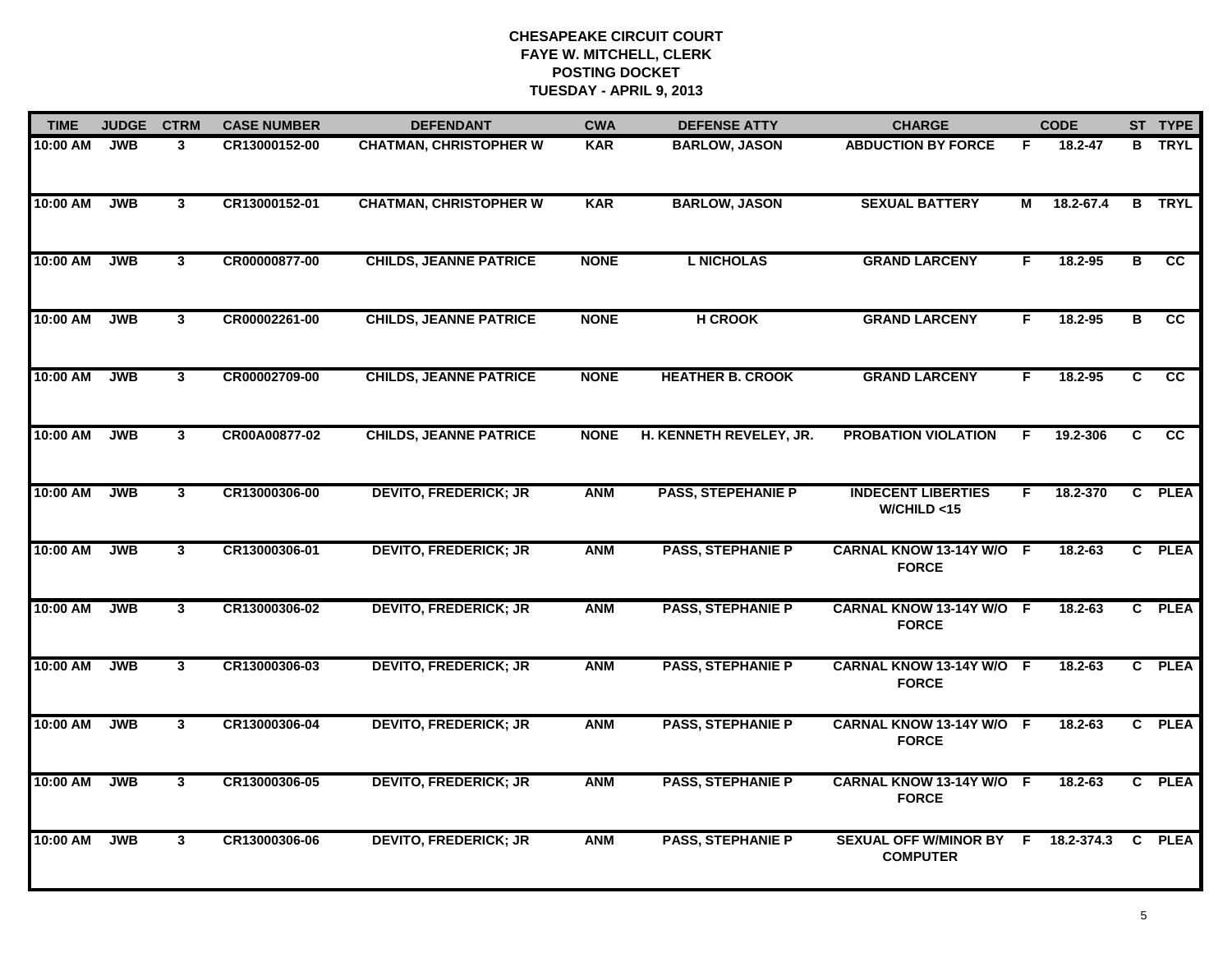| <b>TIME</b> | <b>JUDGE</b> | <b>CTRM</b>    | <b>CASE NUMBER</b> | <b>DEFENDANT</b>              | <b>CWA</b> | <b>DEFENSE ATTY</b>      | <b>CHARGE</b>                                     |                | <b>CODE</b>   |                | ST TYPE       |
|-------------|--------------|----------------|--------------------|-------------------------------|------------|--------------------------|---------------------------------------------------|----------------|---------------|----------------|---------------|
| 10:00 AM    | <b>JWB</b>   | 3              | CR13000306-07      | <b>DEVITO, FREDERICK; JR</b>  | <b>ANM</b> | <b>PASS, STEPHANIE P</b> | <b>INDECENT LIBERTIES</b><br>W/CHILD < 15         | F.             | 18.2-370      | C.             | <b>PLEA</b>   |
| 10:00 AM    | <b>JWB</b>   | $\mathbf{3}$   | CR13000306-08      | <b>DEVITO, FREDERICK; JR</b>  | <b>ANM</b> | <b>PASS, STEPHANIE P</b> | <b>INDECENT LIBERTIES</b><br>W/CHILD < 15         | F              | 18.2-370      | $\mathbf{c}$   | <b>PLEA</b>   |
| 10:00 AM    | <b>JWB</b>   | 3 <sup>1</sup> | CR13000306-09      | <b>DEVITO, FREDERICK; JR</b>  | <b>ANM</b> | <b>PASS, STEPHANIE P</b> | CARNAL KNOW 13-14Y W/O F<br><b>FORCE</b>          |                | $18.2 - 63$   |                | C PLEA        |
| 10:00 AM    | <b>JWB</b>   | $\mathbf{3}$   | CR13000306-10      | <b>DEVITO, FREDERICK; JR</b>  | <b>ANM</b> | <b>PASS, STEPHANIE P</b> | CARNAL KNOW 13-14Y W/O F<br><b>FORCE</b>          |                | $18.2 - 63$   |                | C PLEA        |
| 10:00 AM    | <b>JWB</b>   | 3 <sup>1</sup> | CR13000306-11      | <b>DEVITO, FREDERICK; JR</b>  | <b>ANM</b> | <b>PASS, STEPHANIE P</b> | <b>RAPE: BY FORCE/THREAT</b>                      | -F             | 18.2-61       |                | C PLEA        |
| 10:00 AM    | <b>JWB</b>   | 3              | CR13000306-12      | <b>DEVITO, FREDERICK; JR</b>  | <b>ANM</b> | <b>PASS, STEPHANIE P</b> | <b>SODOMY: VICTIM</b><br><b>HELPLESS/FORCE</b>    | F.             | $18.2 - 67.1$ |                | C PLEA        |
| 10:00 AM    | <b>JWB</b>   | $\mathbf{3}$   | CR13000306-13      | <b>DEVITO, FREDERICK; JR</b>  | <b>ANM</b> | <b>PASS, STEPHANIE P</b> | CARNAL KNOW 13-14Y W/O F<br><b>FORCE</b>          |                | 18.2-63       |                | C PLEA        |
| 10:00 AM    | <b>JWB</b>   | $\mathbf{3}$   | CR13000306-14      | <b>DEVITO, FREDERICK; JR</b>  | <b>ANM</b> | <b>PASS, STEPHANIE P</b> | <b>INDECENT LIBERTIES</b><br>W/CHILD < 15         | F.             | 18.2-370      |                | C PLEA        |
| 10:00 AM    | <b>JWB</b>   | 3              | CR13000907-00      | FRYE, CARL E; JR              | <b>AEJ</b> | <b>PASS, STEPHANIE</b>   | <b>DUI-3RD</b>                                    | F.             | C.18.2-266    |                | C TRYL        |
| 10:00 AM    | <b>JWB</b>   | 3 <sup>1</sup> | CR12002686-00      | <b>GATLING, ANGELA ELAINE</b> | <b>KAR</b> | <b>FRAZIER, R B</b>      | <b>GRAND LARCNY</b>                               | F.             | 18.2-95       |                | <b>B</b> PLEA |
| 10:00 AM    | <b>JWB</b>   | $\mathbf{3}$   | CR13000423-00      | <b>GRIFFIN, TEDRAL</b>        | <b>ANM</b> | <b>Martin, Terence P</b> | <b>DAMAGE PROPERTY</b><br>$>= $1000.00$           | F.             | 18.2-137      | B              | <b>TRYL</b>   |
| 10:00 AM    | <b>JWB</b>   | $\overline{3}$ | CR13000423-01      | <b>GRIFFIN, TEDRAL</b>        | <b>ANM</b> | <b>Martin, Terence P</b> | <b>ASSAULT &amp; BATTERY-FAM</b><br><b>MEMBER</b> | $\overline{M}$ | $18.2 - 57.2$ | $\overline{B}$ | <b>TRYL</b>   |
| 10:00 AM    | <b>JWB</b>   | $\mathbf{3}$   | CR13000868-00      | <b>LEWIS, ROBIN R</b>         | <b>KAR</b> | <b>TAYLOR, MATT</b>      | <b>BAIL-APPEAL CONDITN OF O</b><br><b>RELEASE</b> |                | 19.2-124      |                | C BOND        |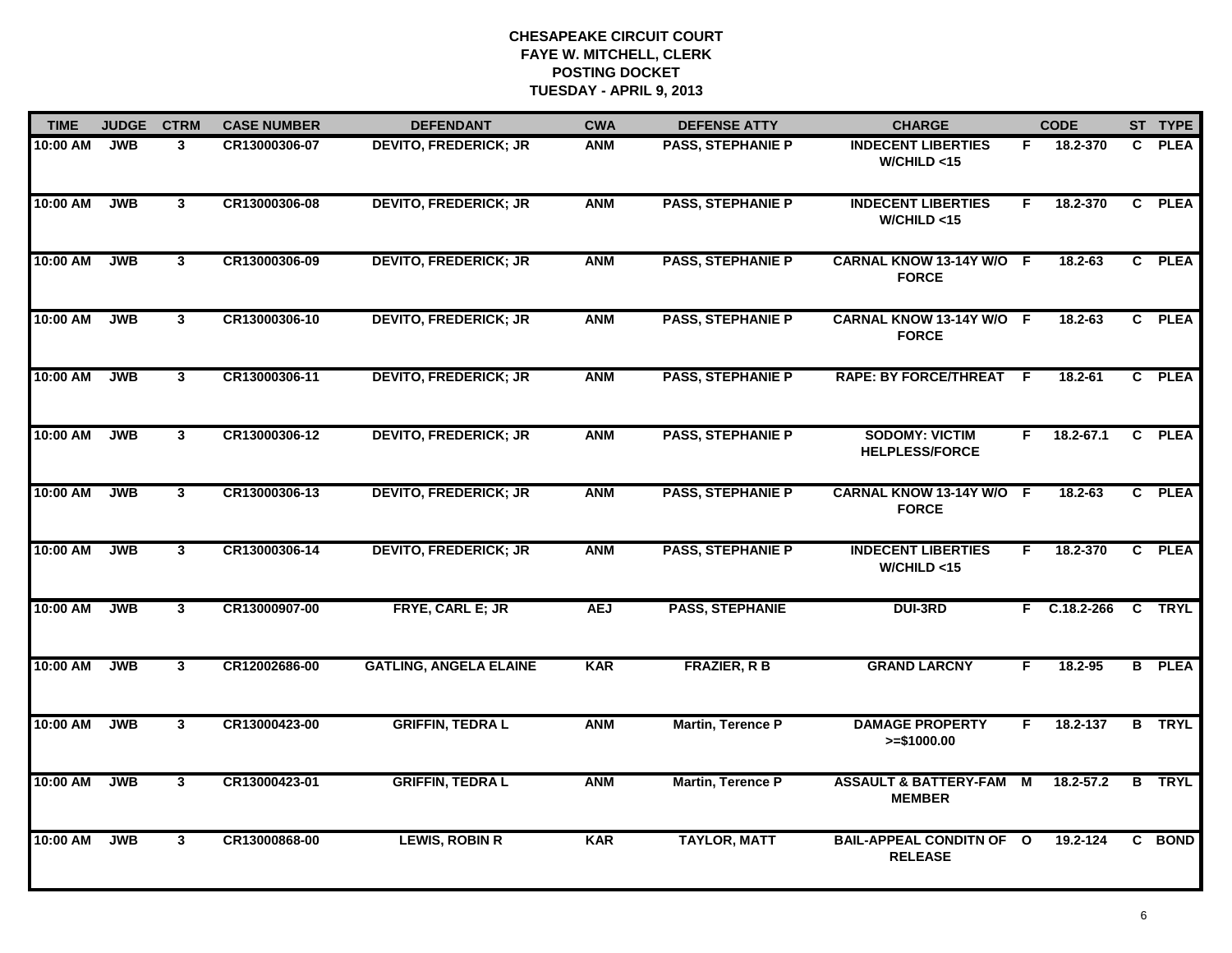| <b>TIME</b>   | <b>JUDGE</b> | <b>CTRM</b>             | <b>CASE NUMBER</b> | <b>DEFENDANT</b>           | <b>CWA</b> | <b>DEFENSE ATTY</b>    | <b>CHARGE</b>                                          |    | <b>CODE</b>          |              | ST TYPE     |
|---------------|--------------|-------------------------|--------------------|----------------------------|------------|------------------------|--------------------------------------------------------|----|----------------------|--------------|-------------|
| 10:00 AM      | <b>JWB</b>   | 3                       | CR13000598-00      | <b>WARD, LESLIE SCOTT</b>  | <b>ANM</b> | Ireland, Elizabeth D   | STRANGLE: WOUND/INJURY F<br><b>RESULTS</b>             |    | 18.2-51.6            | В            | МОТ         |
| 10:00 AM      | <b>JWB</b>   | $\mathbf{3}$            | CR12000038-00      | YAECKEL, CARL JACOB; JR    | <b>KAR</b> | Jones, David L.        | <b>STATUTORY BURGLARY</b>                              | -F | 18.2-91              | C            | <b>MOT</b>  |
| 10:00 AM      | <b>JWB</b>   | $\mathbf{3}$            | CR12000038-01      | YAECKEL, CARL JACOB; JR    | <b>KAR</b> | Jones, David L.        | <b>GRAND LARCENY</b>                                   | F  | $18.2 - 95$          | $\mathbf{C}$ | <b>MOT</b>  |
| 10:00 AM      | <b>JWB</b>   | 3 <sup>1</sup>          | CR12000038-02      | YAECKEL, CARL JACOB; JR    | <b>KAR</b> | Jones, David L.        | LARCENY OF \$200 OR MORE F 18.2-108.01<br><b>W/INT</b> |    |                      | C            | <b>MOT</b>  |
| 10:00 AM      | <b>JWB</b>   | 3                       | CR12000038-03      | YAECKEL, CARL JACOB; JR    | <b>AEJ</b> | Jones, David L.        | <b>GRAND LARCENY</b>                                   | F. | 18.2-95              | C            | <b>MOT</b>  |
| 10:00 AM      | <b>JWB</b>   | $\mathbf{3}$            | CR12000038-04      | YAECKEL, CARL JACOB; JR    | <b>KAR</b> | Jones, David L.        | <b>STATUTORY BURGLARY</b>                              | -F | $18.2 - 91$          | C.           | <b>MOT</b>  |
| 10:00 AM      | <b>JWB</b>   | $\mathbf{3}$            | CR12000038-05      | YAECKEL, CARL JACOB; JR    | <b>AEJ</b> | Jones, David L.        | <b>GRAND LARCENY</b>                                   | F  | 18.2-95              | C            | <b>MOT</b>  |
| 10:00 AM      | <b>JWB</b>   | $\mathbf{3}$            | CR12000038-06      | YAECKEL, CARL JACOB; JR    | <b>AEJ</b> | Jones, David L.        | <b>GRAND LARCENY</b>                                   | F  | $18.2 - 95$          | C.           | <b>MOT</b>  |
| 10:00 AM      | <b>JWB</b>   | 3 <sup>1</sup>          | CR12000038-07      | YAECKEL, CARL JACOB; JR    | <b>KAR</b> | Jones, David L.        | <b>STATUTORY BURGLARY</b>                              | F  | $18.2 - 91$          | C.           | <b>MOT</b>  |
| 10:00 AM      | <b>EPG</b>   | 4                       | CR12002363-05      | <b>DIGGS, ALFRED LAMAR</b> | <b>CPO</b> | <b>ORTIZ, KATHLEEN</b> | <b>PWID MARIJUANA &lt;1/2 OZ</b>                       | M  | 18.2-248.1           | C            | <b>JURY</b> |
| 10:00 AM      | <b>EPG</b>   | 4                       | CR12002363-06      | <b>DIGGS, ALFRED LAMAR</b> | <b>CPO</b> | <b>ORTIZ, KATHLEEN</b> | <b>VIOLENT FELON POSS/TRAN F</b><br><b>WEAPON</b>      |    | 18.2-308.2           | C            | <b>JURY</b> |
| 10:00 AM MATA |              | $\overline{\mathbf{5}}$ | CR13000459-00      | <b>ALLMOND, GARY J</b>     | <b>AHM</b> | Cronin, Eric T         | <b>GRAND LARCENY</b>                                   | F. | 18.2-95              |              | C TRYL      |
| 10:00 AM MATA |              | 5                       | CR13000459-01      | <b>ALLMOND, GARY J</b>     | <b>AHM</b> | Cronin, Eric T         | <b>STOLEN PROPERTY</b><br><b>W/INTENT SELL</b>         |    | F 18.2-108.01 C TRYL |              |             |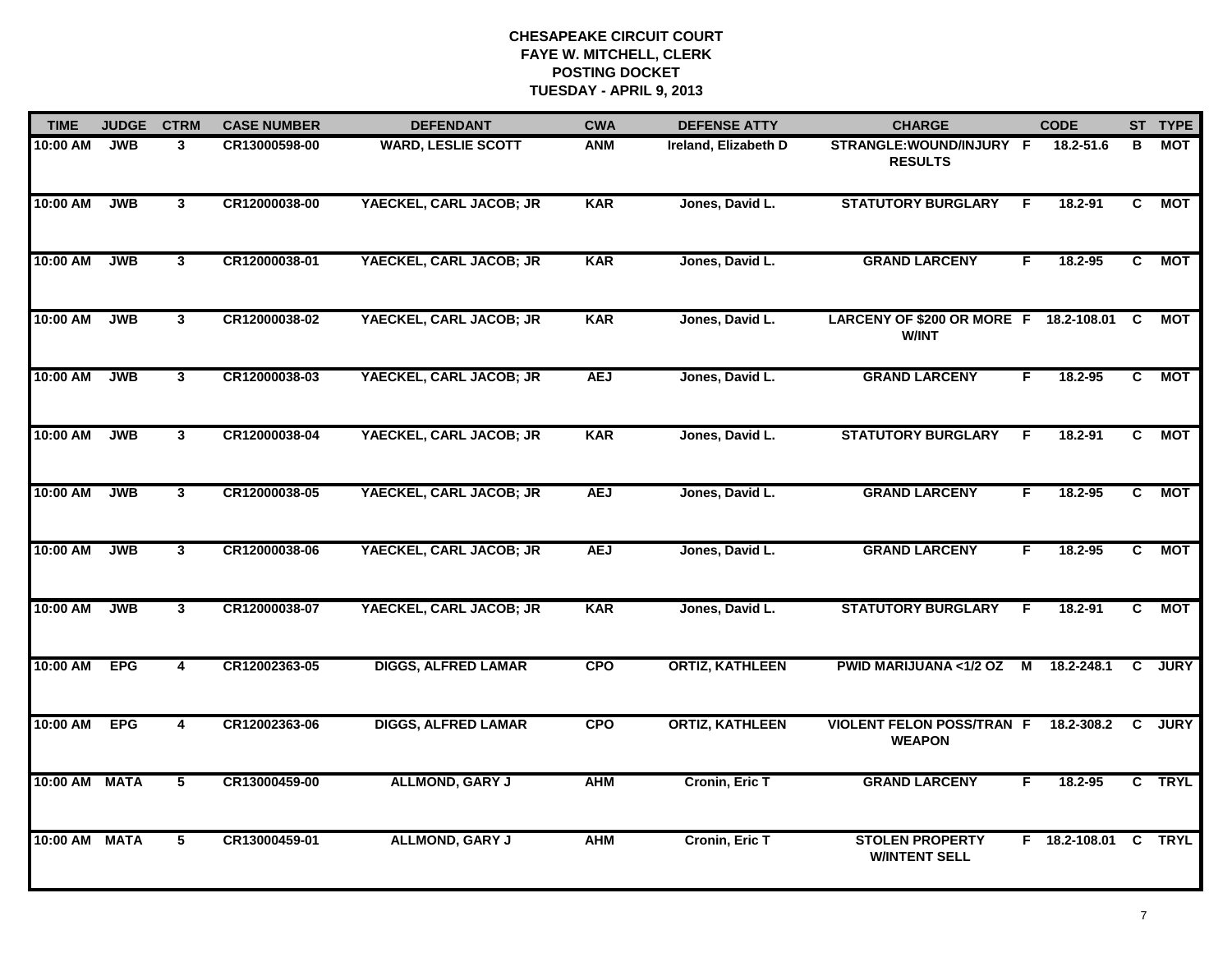| <b>TIME</b>   | <b>JUDGE</b> | <b>CTRM</b>    | <b>CASE NUMBER</b> | <b>DEFENDANT</b>                 | <b>CWA</b> | <b>DEFENSE ATTY</b>      | <b>CHARGE</b>                                   |                | <b>CODE</b> |                | ST TYPE         |
|---------------|--------------|----------------|--------------------|----------------------------------|------------|--------------------------|-------------------------------------------------|----------------|-------------|----------------|-----------------|
| 10:00 AM MATA |              | 5              | CR13000459-02      | <b>ALLMOND, GARY J</b>           | <b>AHM</b> | Cronin, Eric T           | <b>OBTAIN MONEY/FALSE</b><br><b>PRETENSE</b>    | М              | 18.2-178    | C.             | <b>TRYL</b>     |
| 10:00 AM MATA |              | 5              | CR13000689-00      | <b>ANDERSON, RONALD DEMORRIS</b> | <b>MSI</b> | HOLDER, J                | <b>GRAND LARCENY</b>                            | F              | 18.2-95     |                | C TRYL          |
| 10:00 AM MATA |              | 5              | CR13000782-00      | <b>BAILEY, KELLY CORDELL</b>     | <b>MSI</b> | <b>PASS, STEPHANIE P</b> | POSS SCH I OR II CONTR<br><b>SUB</b>            | F              | 18.2-250    |                | C PLEA          |
| 10:00 AM MATA |              | 5              | CR13000553-00      | <b>BOYCE, DEVIN C</b>            | <b>MSI</b> | <b>Buyrn, William E</b>  | <b>POSS HEROIN</b>                              | F.             | 18.2-250    | B              | <b>TRYL</b>     |
| 10:00 AM MATA |              | 5              | CR13000553-01      | <b>BOYCE, DEVIN C</b>            | <b>MSI</b> | Buyrn, William E         | <b>CONSPIRE POSS HEROIN</b>                     | -F             | 18.2-248    |                | <b>B</b> TRYL   |
| 10:00 AM MATA |              | 5              | CR08004418-00      | <b>GIBSON, NATALIE ANN</b>       | <b>MSI</b> | <b>SWARTZ, JEFFERY</b>   | <b>FORGE CHECK</b>                              | F.             | 18.2-172    | C.             | $\overline{cc}$ |
| 10:00 AM MATA |              | $\overline{5}$ | CR98000741-00      | <b>GIBSON, NATALIE ANN</b>       | <b>MSI</b> | <b>D DOBBINS</b>         | <b>GRAND LARCENY</b>                            | F              | 18.2-95     | $\overline{c}$ | cc              |
| 10:00 AM MATA |              | 5              | CR98A00741-00      | <b>GIBSON, NATALIE ANN</b>       | <b>MSI</b> | <b>DENNY DOBBINS</b>     | <b>PROBATION VIOLATION</b>                      | F              | 19.2-306    | C              | cc              |
| 10:00 AM MATA |              | 5              | CR98C00741-00      | <b>GIBSON, NATALIE ANN</b>       | <b>MSI</b> | <b>DENNIE DOBBINS</b>    | <b>CAPIAS-FTA</b>                               | M              | 18.2-456    | C              | <b>CC</b>       |
| 10:00 AM      | <b>MATA</b>  | $\overline{5}$ | CR13000678-00      | <b>JENKINS, JUSTIN VANCE</b>     | <b>AHM</b> | Taylor, Matthew T; SR    | <b>GRAND LARCENY</b>                            | F              | 18.2-95     |                | <b>B</b> PLEA   |
| 10:00 AM MATA |              | 5              | CR13000678-01      | <b>JENKINS, JUSTIN VANCE</b>     | <b>AHM</b> | Taylor, Matthew T; SR    | LARCENY OF \$200 W/I SELL F 18.2-108.01         |                |             | B              | <b>PLEA</b>     |
| 10:00 AM MATA |              | $5^{\circ}$    | CR13000678-02      | <b>JENKINS, JUSTIN VANCE</b>     | <b>AHM</b> | Taylor, Matthew T; SR    | <b>OBTAIN MONEY BY FALSE</b><br><b>PRETENSE</b> | $\overline{F}$ | 18.2-178    |                | <b>B</b> PLEA   |
| 10:00 AM MATA |              | 5              | CR13000084-00      | <b>MCCULLOR, CHRISTOPHER</b>     | <b>LBG</b> |                          | <b>RAPE: BY FORCE/THREAT F</b>                  |                | 18.2-61     | C.             | <b>MOT</b>      |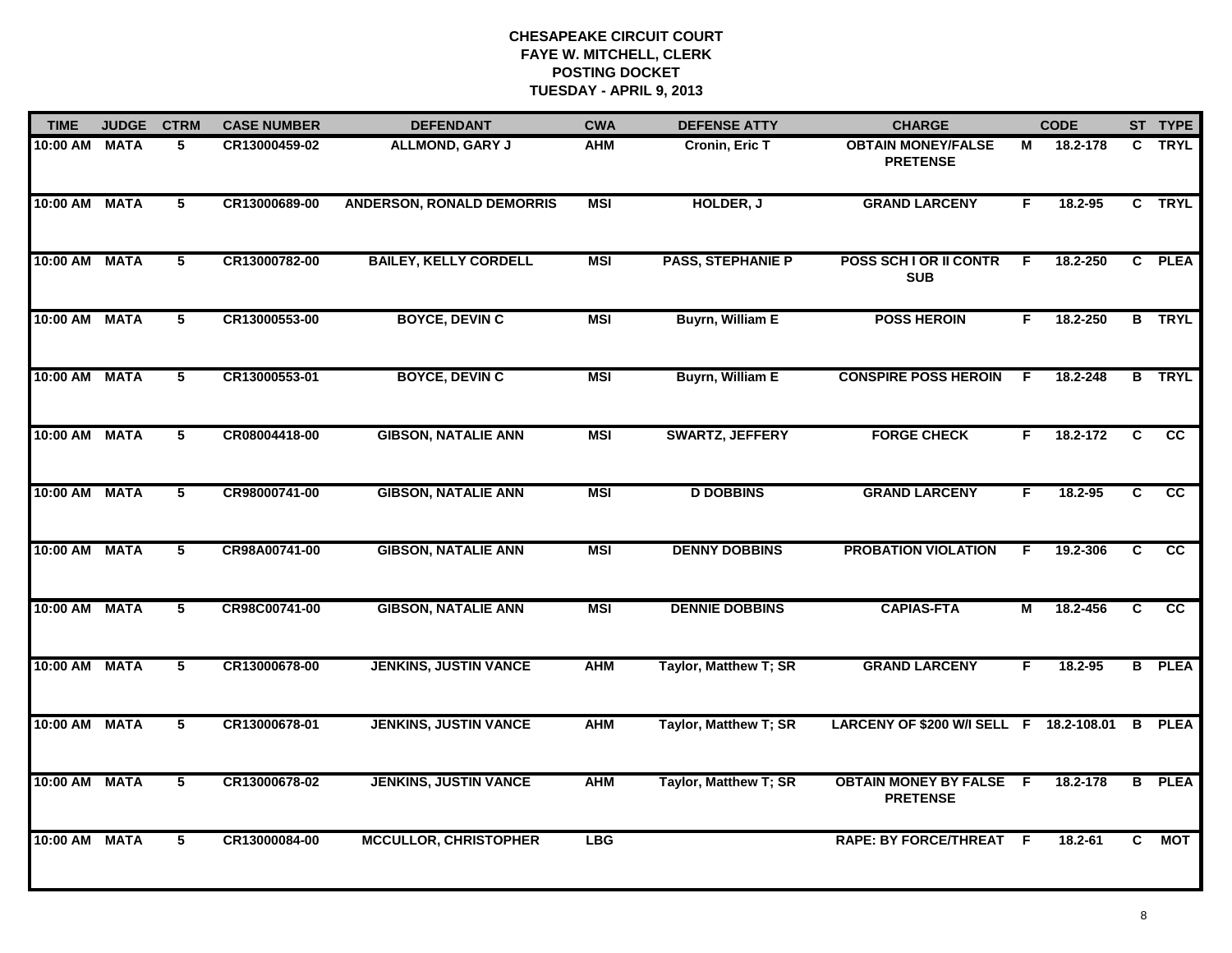| <b>TIME</b>   | <b>JUDGE</b> | <b>CTRM</b> | <b>CASE NUMBER</b> | <b>DEFENDANT</b>             | <b>CWA</b> | <b>DEFENSE ATTY</b>   | <b>CHARGE</b>                                       |    | <b>CODE</b> |              | ST TYPE     |
|---------------|--------------|-------------|--------------------|------------------------------|------------|-----------------------|-----------------------------------------------------|----|-------------|--------------|-------------|
| 10:00 AM      | <b>MATA</b>  | 5.          | CR13000084-01      | <b>MCCULLOR, CHRISTOPHER</b> | <b>LBG</b> |                       | <b>USE FIREARM IN FELONY</b><br><b>1ST OFF</b>      | F  | 18.2-53.1   | $\mathbf{c}$ | <b>MOT</b>  |
| 10:00 AM MATA |              | 5.          | CR13000084-02      | <b>MCCULLOR, CHRISTOPHER</b> | <b>LBG</b> |                       | <b>SODOMY: VICTIM</b><br><b>HELPLESS/FORCE</b>      | F. | 18.2-67.1   | C.           | МОТ         |
| 10:00 AM      | <b>MATA</b>  | 5.          | CR13000084-03      | <b>MCCULLOR, CHRISTOPHER</b> | <b>LBG</b> |                       | <b>USE FIREARM IN FELONY</b><br><b>1ST OFF</b>      | E  | 18.2-53.1   | C.           | <b>MOT</b>  |
| 10:00 AM MATA |              | 5.          | CR13000084-04      | <b>MCCULLOR, CHRISTOPHER</b> | <b>LBG</b> |                       | <b>SODOMY: VICTIM</b><br><b>HELPLESS/FORCE</b>      | F. | 18.2-67.1   | C.           | МОТ         |
| 10:00 AM MATA |              | 5.          | CR13000084-05      | <b>MCCULLOR, CHRISTOPHER</b> | <b>LBG</b> |                       | <b>USE FIREARM IN FELONY</b><br><b>1ST OFF</b>      | E  | 18.2-53.1   | C.           | МОТ         |
| 10:00 AM      | <b>MATA</b>  | 5.          | CR12001177-00      | <b>PARHAM, ANDRE MAURICE</b> | <b>AHM</b> | Ireland, Elizabeth D. | <b>FORGE CHECK</b>                                  | F. | 18.2-172    | B.           | <b>PLEA</b> |
| 10:00 AM      | <b>MATA</b>  | 5           | CR12001177-01      | <b>PARHAM, ANDRE MAURICE</b> | <b>AHM</b> | Ireland, Elizabeth D. | <b>UTTER FORGED CHECK</b>                           | F. | 18.2-172    | B            | <b>PLEA</b> |
| 10:00 AM MATA |              | 5           | CR12001177-02      | <b>PARHAM, ANDRE MAURICE</b> | <b>AHM</b> | Ireland, Elizabeth D. | <b>OBTAIN MONEY FALSE</b><br><b>PRET &gt;=\$200</b> | F. | 18.2-178    | B            | <b>PLEA</b> |